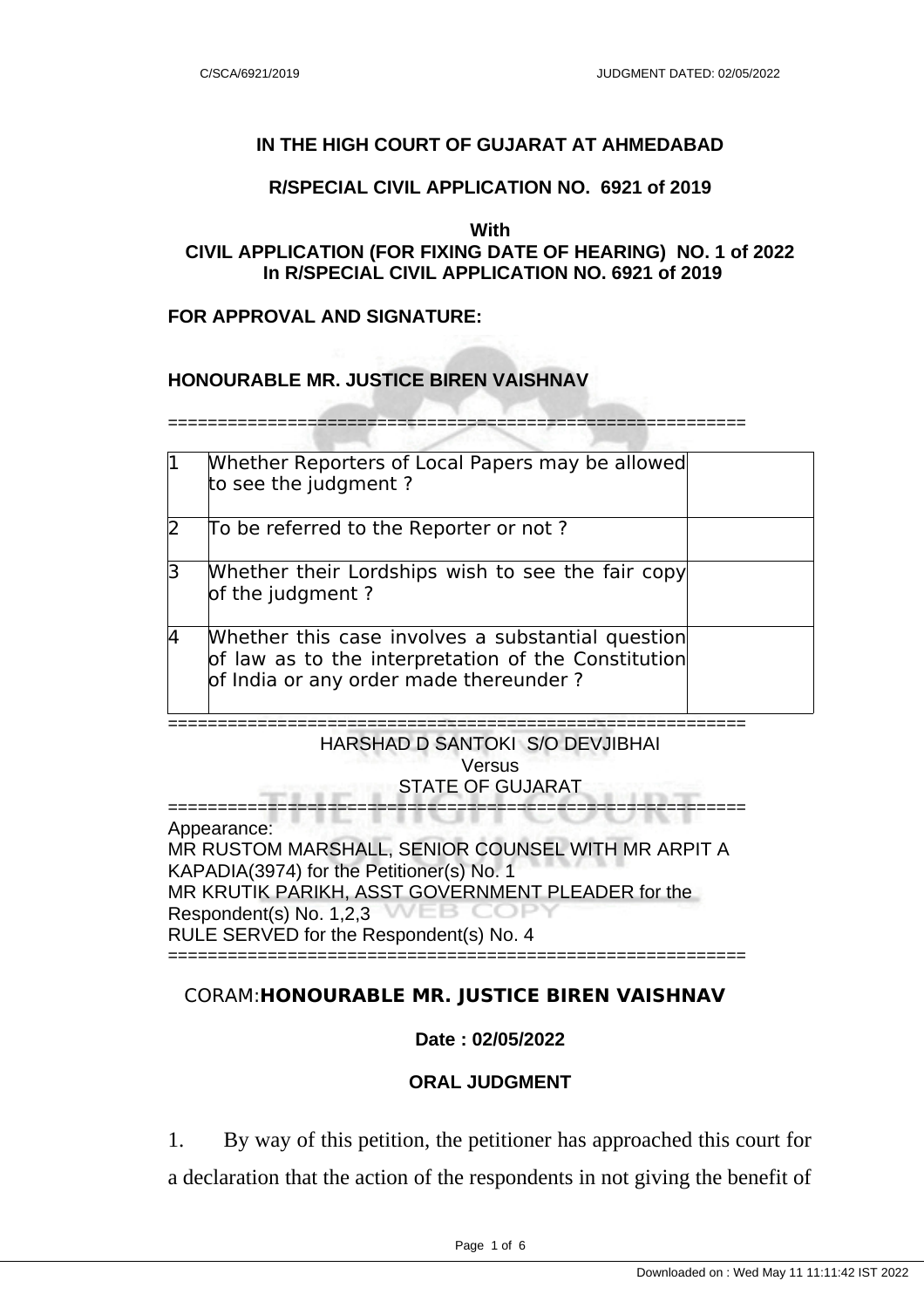the Academic Grade Pay (AGP) of Rs.8000/- with effect from 12.07.2010 and consequential AGP of Rs.9000/- with effect from 12.07.2013 which has been extended to other Assistant Professors be quashed and set aside.

2. Facts in brief would indicate that the petitioner was appointed as Lecturer in Industrial Engineering Department of L.E. College, Morbi vide notification dated 09.07.1999. His period of probation was over on 12.07.2001 and thereafter he was appointed on a long term basis by order dated 11.02.2002. By a communication dated 17.09.2007, on completion of six years of service on the same post, the petitioner was extended the benefit of Senior Scale of Rs.10000-15200. He was redesignated as Assistant Professor in accordance with the norms of AICTE with effect from 28.03.2011. On 07.08.2018, applications were invited from eligible professors for movement from AGP Rs.7000 to Rs.8000. The petitioner on 08.08.2018 made an application requesting that he is entitled to the upward movement of AGP from Rs.7000 to 8000 in PB-III with effect from 12.07.2010. Thereafter he also moved an application on the same date for the benefit of upward movement of AGP from Rs.8000 to 9000 with effect from 12.07.2013. By a communication dated 12.09.2018, a list of beneficiaries of AGP of Rs.8000 was published. The petitioner's name figured at Sr. No. 43. The benefit of AGP of Rs.8000 was granted with effect from 01.04.2015 rather than on completion of five years from 12.07.2005. The remark against the column mentioned that since he had adverse remarks for the year 2009-10, he was denied benefit from the year 2010.

3. Mr. Rustom Marshall, learned Senior Counsel appearing with Mr. Arpit Kapadia, learned advocate for the petitioner would submit that the denial of AGP of Rs. 8000 from 12.07.2010 and consequential movement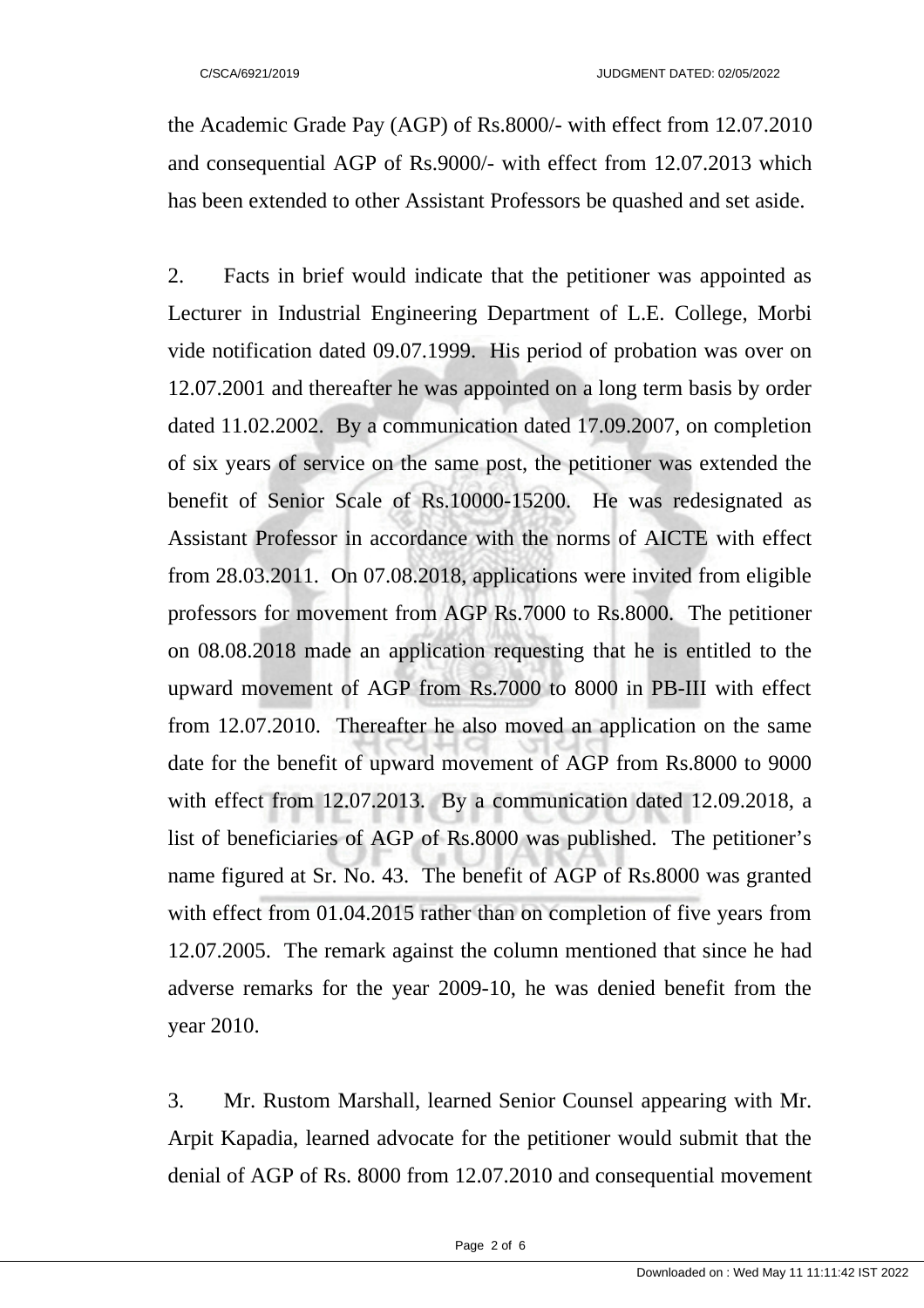upwards to AGP of Rs. 9000 with effect from 12.07.2013 based on the adverse remarks is bad. Pointing out the adverse remarks which have been annexed to the affidavit-in-reply, Mr. Marshall would submit that if the adverse remarks are perused, three things appear to have weighed with the respondents in denying the benefit of AGP of Rs.8000 and Rs.9000 respectively. Against the column 'Initiative, Resourcefulness and Willingness to assume responsibilities' the petitioner has been shown to be weak. Against the column 'Capacity to take quick and sound decisions' the remark is that he lacks in taking quick decisions and needs improvement. With regard to the details of disciplinary action, the remark indicates that the petitioner was on unauthorized leave for a day. Assailing these assessments, Mr. Marshall would in support of his submissions rely on a communication addressed by the petitioner after attending the election duties on 29.04.2019 wherein there is a categorical remark of the Principal that the petitioner was absent on 02.05.2019, on telephonic information he had informed the authorities on 01.05.2009 that he was unwell. This, according to Mr. Marshall, learned Senior Counsel would totally unjustify the disciplinary action that is made a remark in the assessment reports for denial of AGP. SURAF

3.1 Mr. Marshall would submit that though representation was made for expunging the adverse remarks in the year 2010, it was rejected on 31.08.2010, that itself would not disentitle the petitioner to claim benefit of AGP of Rs.8000 and 9000 respectively based on the submission that the remarks were not adverse so as to deny benefits of upward movement in the pay-scale. Several documents have been annexed to the petition to indicate the work efficiency of the petitioner inasmuch as he was handed over additional charge at some stages or also was made incharge of certain examinations which was to be conducted by Saurashtra

 $\Box$   $\land$   $\land$   $\land$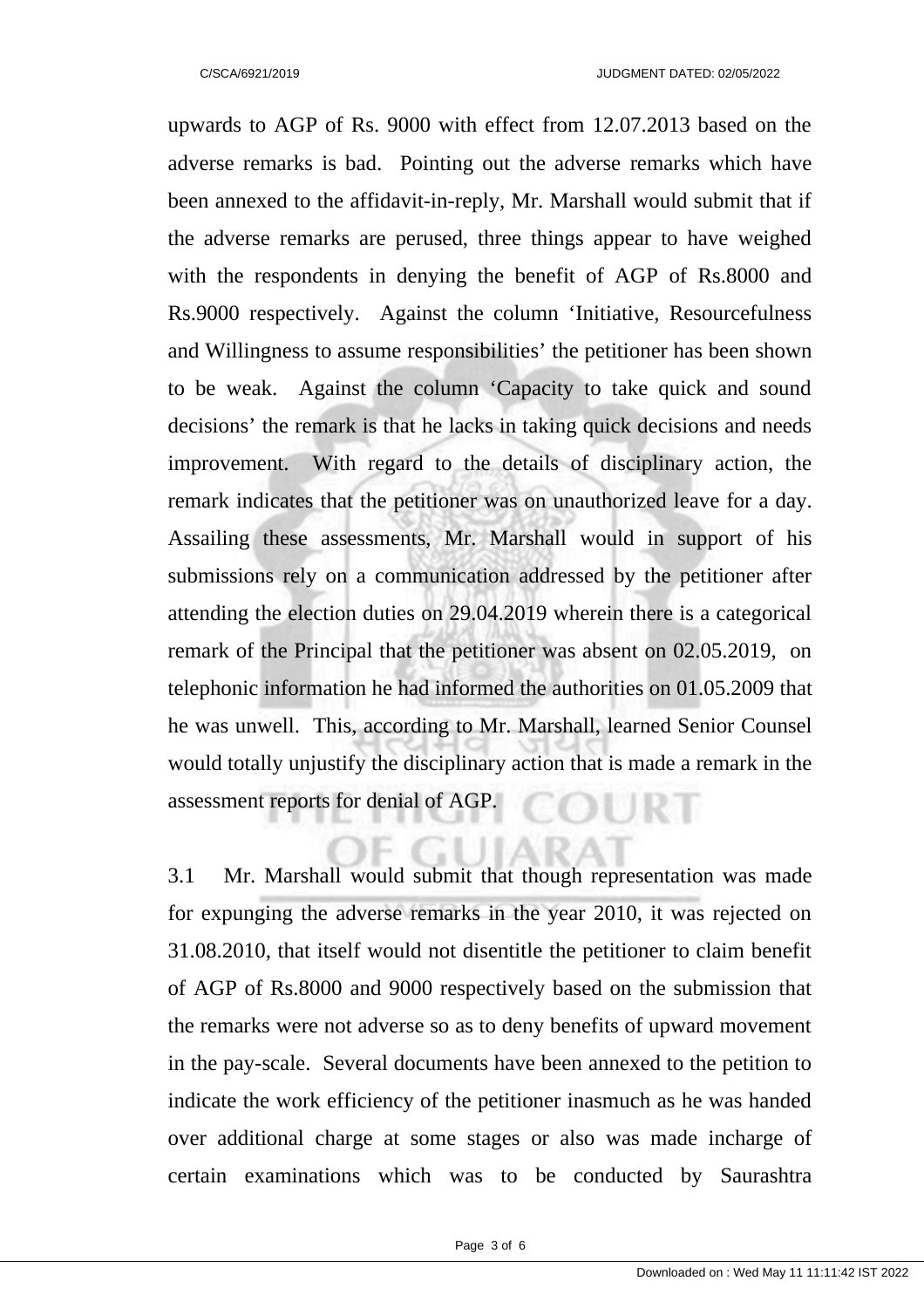# University.

4. Mr. Krutik Parikh, learned AGP appearing for the State would in addition to relying on the affidavit-in-reply filed on behalf of the State would take the court through the resolution dated 30.09.2014. Extensively reading the resolution it would be his submission that for the purposes of being entitled to the benefit of AGP the assessment has been to be on the same parameters as for promotion. The confidential reports for the particular years need to be examined which is also to be on the basis of an appraisal that is carried out by a committee constituted under the resolution. Reliance is also placed on the circular dated 07.02.1995 to indicate that the departmental promotional committee which considers the benefit of AGP has to consider the confidential reports of the preceding five years in question. Taking the court through the confidential reports in case of the petitioner he would submit that even if learned Senior Counsel Mr. Marshall's submission of penalty aspect of one day's unauthorized leave is accepted, the remarks against the column 'Initiative, Resourcefulness and Willingness to assume responsibilities' and 'Capacity to take quick and sound decisions' would indicate that the petitioner was weak. Merely because the overall assessment was good would not justify the stand of the petitioner to seek consideration of the benefit of AGP. He would submit that the assessment was carried out in accordance with the service records of the petitioner. The petitioner's confidential reports for the year 2009-10 were adverse. The court in exercise of its jurisdiction under Article 226 of the Constitution of India cannot sit in appeal and reassess the adverse remarks made in the confidential records of the petitioner.

4.1 Apart from addressing the court on merits and justifying the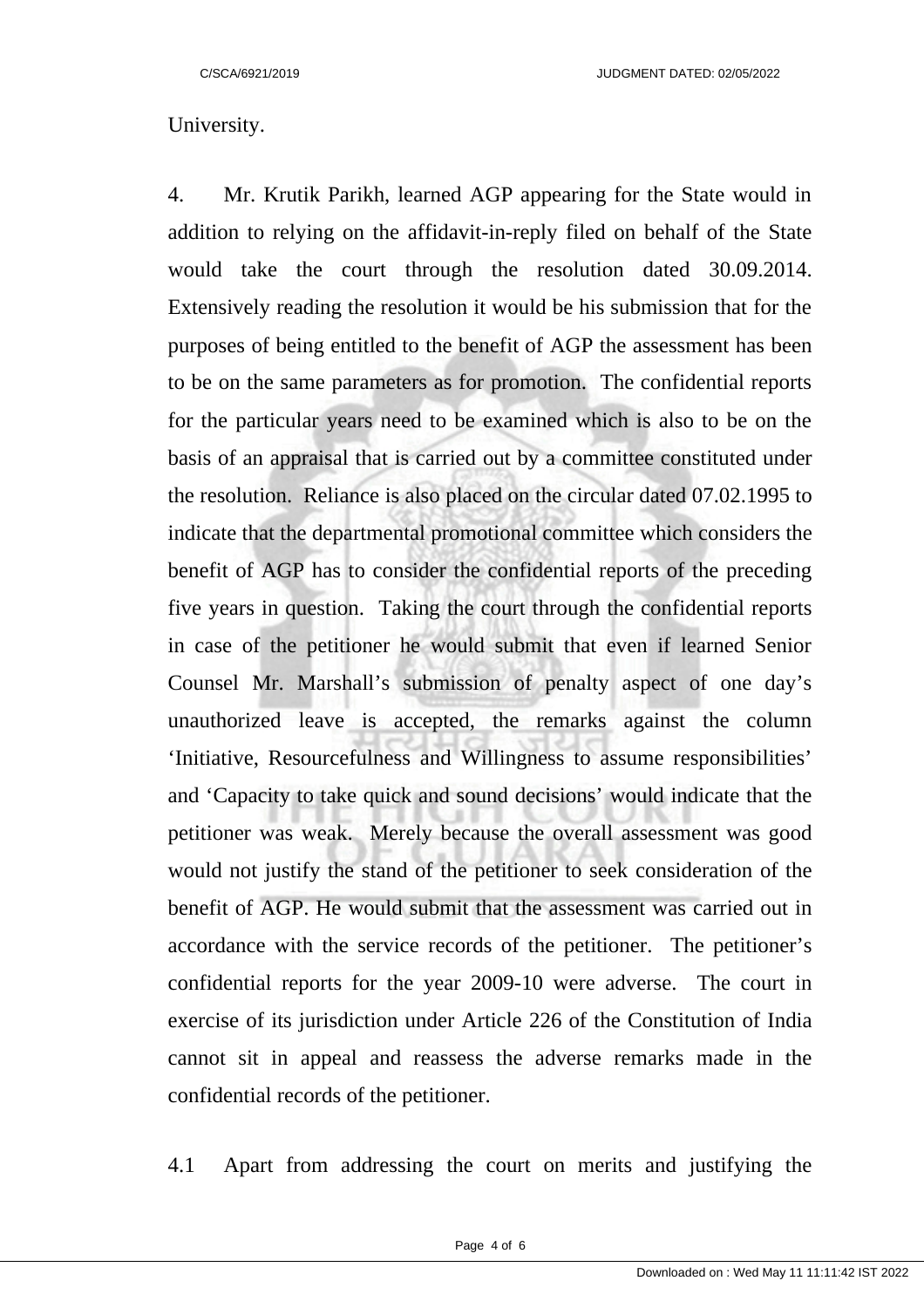overlooking of the case of the petitioner for AGPs of Rs.8000 and 9000 respectively, based on adverse remarks, Mr. Parikh would submit that the fact that the rejection of the representation attained finality as back as in the year 2010, the petitioner cannot now turn around and assail the same remarks as adverse under the pretext of denying of benefit of AGP. For the purposes of restrictive role that the courts should undertake in assessing the confidential reports, Mr. Parikh would rely on the case of **State of Madhya Pradesh vs. Srikant Chaphekar (1992) 4 SCC 689**. Mr. Parikh would read the judgement extensively and submit that the court cannot reassess and sit in appeal and modify the remarks made in the confidential reports.

5. Considering the facts on hand when the service history of the petitioner is considered, what has come on record is that except for the adverse remarks for the period from 15.07.2009 to 31.03.2010 i.e. for a period of ten months over a period of five years relevant for the purposes of assessment there have been no adverse remarks in case of the petitioner. A positive assertion is made in the petition and which has not been denied by the other side is that during the 19 years of service that the petitioner has rendered neither has he received any adverse remarks nor has he received any show-cause notices or even taken any unauthorized leave for these years.

6. As far as remark of the petitioner being on unauthorized leave for one day, even if the stand of the respondents is accepted, that was only a penalty aspect considered in the affidavit-in-reply, over a period of eight months from 15.07.2010 to 31.03.2010, from the confidential reports what is apparent is that the overall assessment of the petitioner is marked as good except for the two remarks of the petitioner being 'weak' in